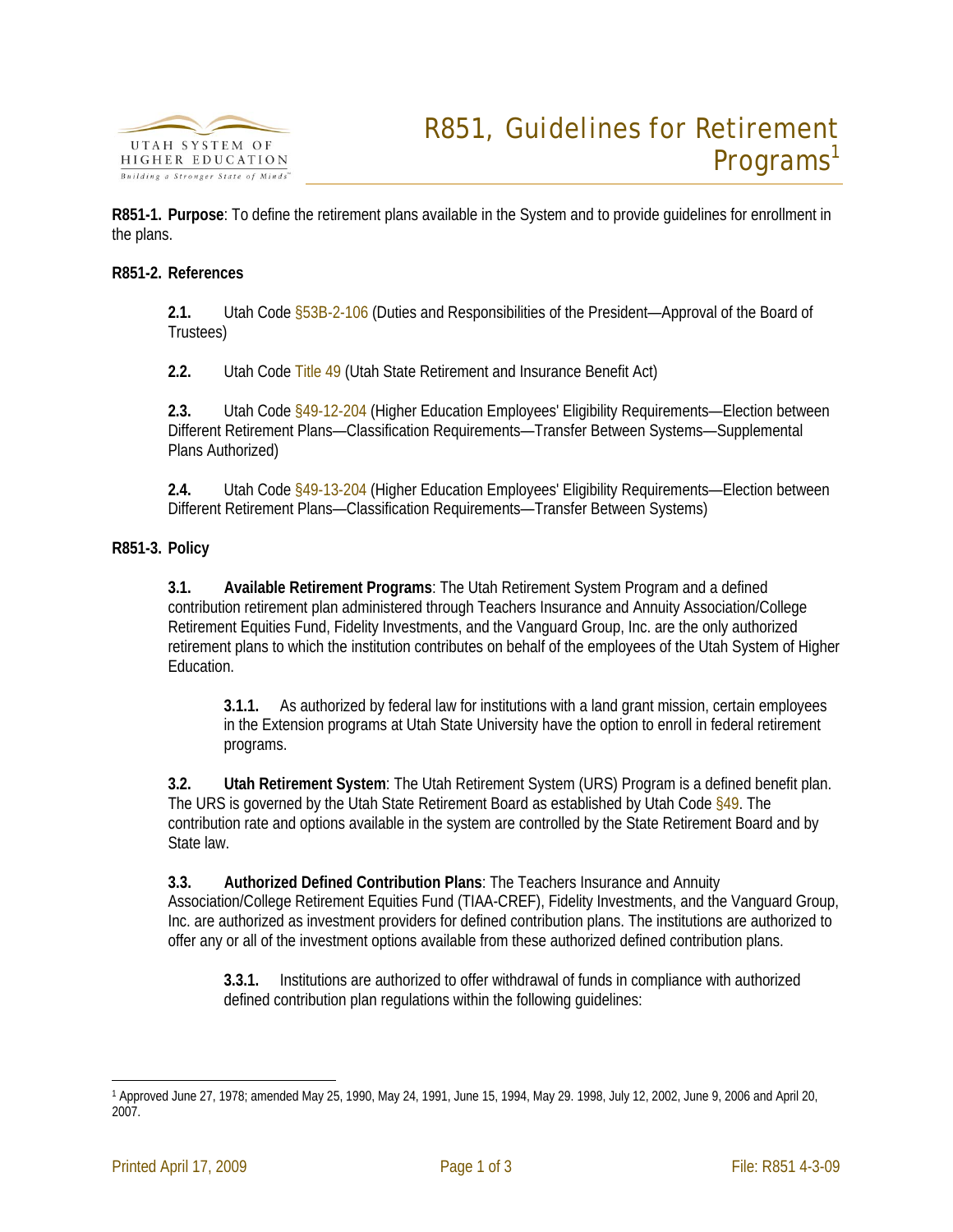**3.3.1.1.** Within each institution, all employees and former employees shall have equal access to the withdrawal option.

**3.3.1.2.** Individuals terminating their employment with the sponsoring institution may opt for withdrawal, regardless of their age.

**3.3.1.3.** Individuals opting for withdrawal who have not terminated their employment with the sponsoring institution must be at least 59 1/2 years of age.

**3.4. No Board or Institutional Endorsement**: Authorization by the Board or the institution for eligible employees to direct some or all of their retirement contributions to one or more of these authorized investment providers and/or defined contribution plan funds does not imply endorsement by the Board or the institution.

**3.5. Information and Advice to Employees**: Institutions shall provide information to employees on retirement options available. However, institutional officials shall avoid giving individualized advice to retiring employees and shall advise employees that they should consult with qualified attorneys, accountants, or financial advisors of their own choosing before making retirement decisions.

**3.6. Individual Responsibility**: Participation in these funds or any other authorized retirement fund is the responsibility of each individual participant. Each fund or option carries a different degree of financial risk. Employees should read and understand the materials available from the authorized investment provider, defined contribution plan or from the State Retirement Board before selecting any of the investment options. Consultation with the employee's attorney, accountant and/or financial advisor is advisable.

## **R851-4. Guidelines for enrollment of employees**

**4.1. Classification of Employees**: Each institution, with the approval of its institutional Board of Trustees, must classify its eligible employees into not more than three retirement groups. Each employee newly employed by the institution shall be enrolled in the retirement program declared applicable to the group to which his or her position is classified under the approved classification system.

**4.2. Classification Criteria**: The approved classification system for each institution shall be consistent with the following guidelines:

**4.2.1.** The criteria used to classify personnel shall, so far as practicable, place all positions of equivalent rank and responsibility in the same retirement group. Example: All instructional personnel of the same rank shall be in the same retirement group, regardless of college, department, discipline, or salary level.

**4.2.2.** The approved retirement classification may not be based upon salary level, seniority, longevity of employment, employee preference, or tenure status.

**4.2.3.** The criteria of classification shall relate to the relative general characteristics of various levels of positions, such as the distinctions between academic or nonacademic, exempt or nonexempt, administrative or non-administrative, etc., and shall take into account the degree to which out-of-state portability (a feature of authorized defined contribution plans but not of URS) is a factor in the recruitment and retention of certain classes of institutional personnel. The institution's classification plan may provide that temporary changes in work assignments not to exceed five years in duration will not require a change in classification.